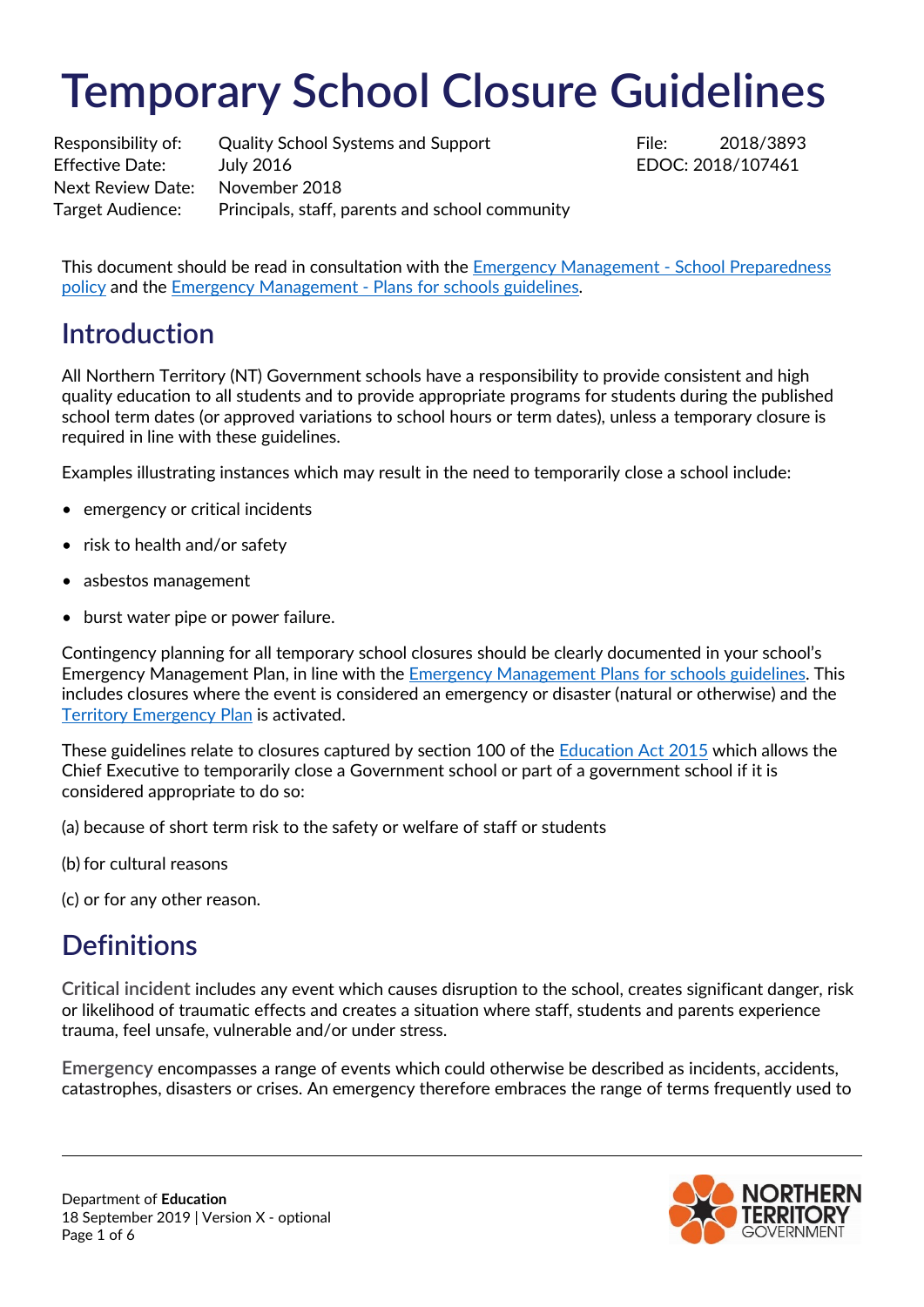describe an event, actual or imminent, which endangers or threatens to endanger life, property or the environment, and which requires a significant and coordinated response.

**Newsflashes** are succinct briefings that provide critical information to the department's Chief Executive and the Minister's office. The department's Communications and Media unit and Deputy Chief Executive are also notified of information through this process.

**Quality Education and Care NT (QECNT)** refers to the NT regulatory authority responsible for administering the [Education and Care Services \(National Uniform Legislation\) Act 2011](https://legislation.nt.gov.au/Legislation/EDUCATION-AND-CARE-SERVICES-NATIONAL-UNIFORM-LEGISLATION-ACT-2011) and the [Education](https://www.acecqa.gov.au/nqf/national-law-regulations/national-regulations)  [and Care Services National Regulations.](https://www.acecqa.gov.au/nqf/national-law-regulations/national-regulations)

**Parent** means a child's father, mother or any other person who has parental responsibility for the child, including a person who is regarded as a parent of the child under Aboriginal or Torres Strait Islander customary law or tradition.

**Parental responsibility (in regards to the definition of parent)** refers to a person who has:

a) daily care and control of the child, or

b) is entitled to exercise all the powers and rights, and has all the responsibilities, in relation to the longterm care and development of the child, or

c) has daily care and control of the child and the entitlement and responsibilities at (b) and includes a person who has been given the above responsibilities under another state or territory law.

**School** includes preschool and the land area up to the school boundaries.

**School operating hours** refers to the time during which schools must provide instruction to students, including appropriate breaks.

**School staff** includes any person responsible for the operations or education services at a school. This can include contractors, visitors or volunteers.

**Sorry Business** is an expression adopted from Indigenous cultures that is used to refer to the period of cultural practices and protocols associated with death.

**Territory Emergency Management Council** has been established under the [Emergency Management](https://legislation.nt.gov.au/Legislation/EMERGENCY-MANAGEMENT-ACT-2013)  [Act 2013](https://legislation.nt.gov.au/Legislation/EMERGENCY-MANAGEMENT-ACT-2013) and is comprised of chief executives from a number of key departments. The primary functions of the Council include directing resources during emergency and recovery operations and providing advice in relation to emergency planning.

**Territory Emergency Plan** describes the Territory's approach to emergency and recovery operations, the governance and coordination arrangement, and roles and responsibilities of agencies. It is supported by regional, local and hazard-specific plans and functional group sub-plans.

## **Roles and responsibilities**

**The Chief Minister will:**

• decide to close and reopen schools when the [Territory Emergency Plan](http://www.pfes.nt.gov.au/sites/default/files/uploads/files/2019/TEP%20April%202019.pdf) is invoked unless the nature of the emergency demands an immediate response, in which case local authorities will take the appropriate steps to ensure the safety of the public. This may include the temporary closure of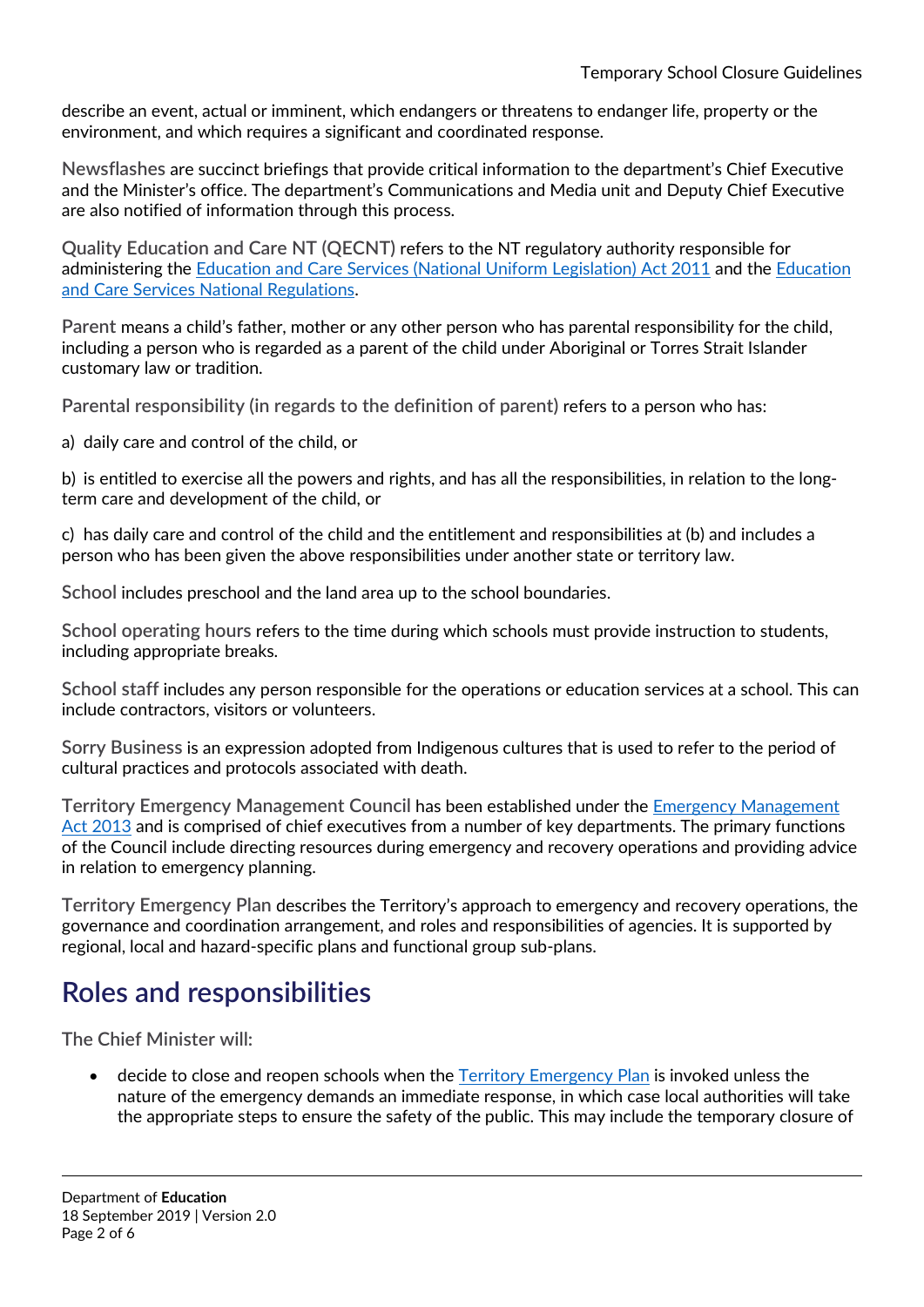the school to enable communities to begin preparations, pending formal closure of the school by the Chief Minister for the remainder of the emergency.

**The Territory Emergency Management Council will:**

- provide advice to the Chief Minister regarding the application of the Territory Emergency Plan arrangements
- if required, coordinate the closure and reopening of schools in the NT when the Territory Emergency Plan is invoked.

**The Chief Executive will:**

- approve all department initiated temporary school closures that exceed a period of one day
- approve the newsflash.

**The Deputy Chief Executive will:**

- in instances where the department initiated temporary school closure exceeds one day, recommend/not recommend school closure and progress for Chief Executive consideration
- notify the Australian Education Union (AEU) where the closure has a potential significant impact on department staff
- progress the newsflash.

**General Manager Quality School Systems and Support (QSSS) will:**

• where the closure will be for a day or less than one day, approve the temporary closure of a school. In instances where the department initiated temporary school closure is anticipated to be for longer than one day, recommend/not recommend closure and progress for Deputy Chief Executive consideration.

**Directors/Managers QSSS will:**

- ensure that the principal has attempted to develop a contingency plan and exhausted all options available to them to keep the school open
- where the above has not been possible, review the application for temporary school closure
- ensure a communication strategy has been developed and facilitate any additional support for the school, including Human Resources (HR) or counselling support
- recommend/not recommend the department initiated temporary school closure and progress this to the General Manager QSSS for consideration
- progress the newsflash.

**Principals will:**

- develop a sound Emergency Management Plan in line with [Emergency Management -](https://education.nt.gov.au/policies/emergency-management) Plans for [schools guidelines](https://education.nt.gov.au/policies/emergency-management) and manage/stabilise emergency situations in line with this plan
- seek appropriate approvals (as detailed i[n Emergency temporary school closure initiated by the](#page-3-0)  [Department of Education](#page-3-0) section of these guidelines) for emergency temporary school closures and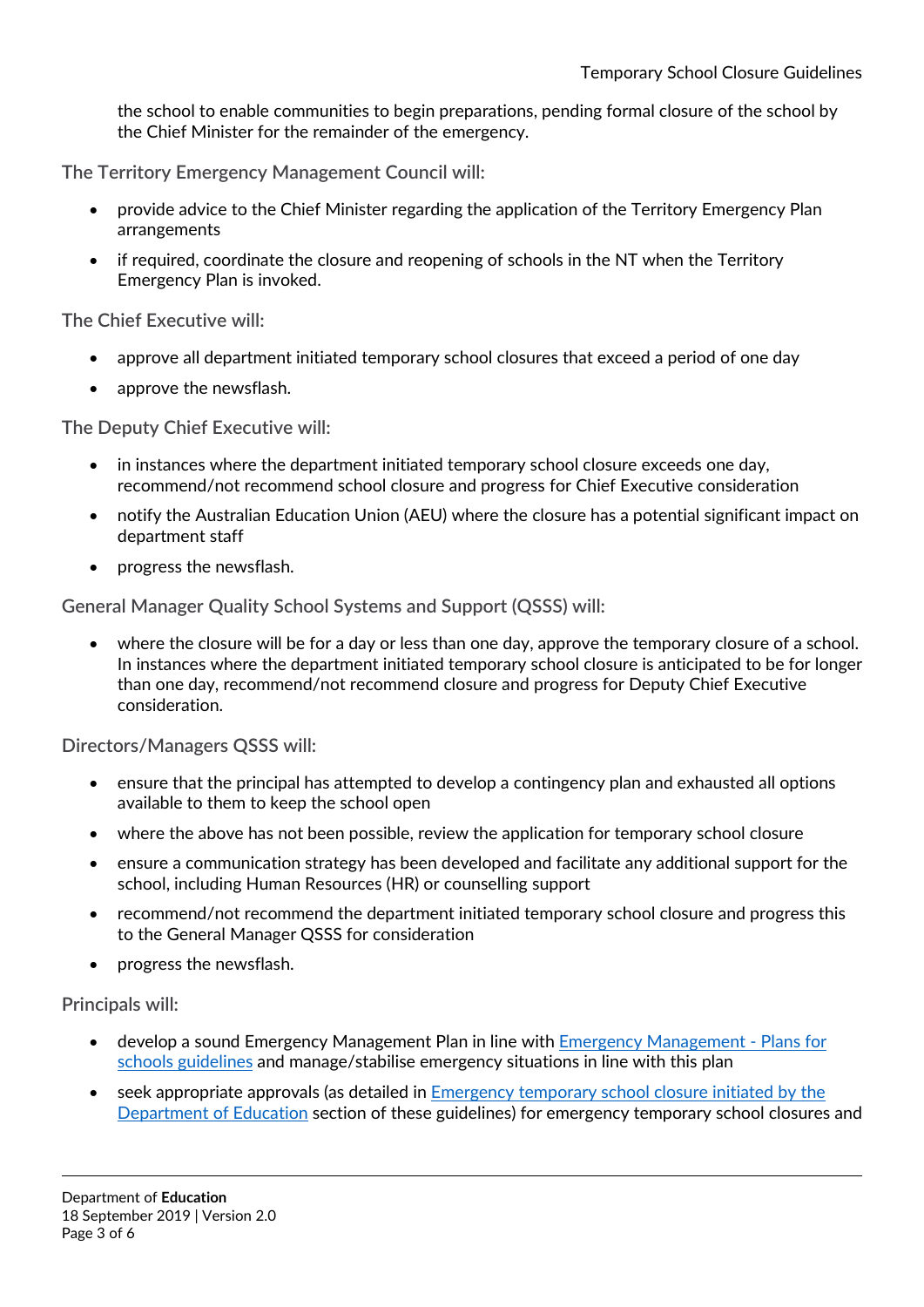continue to provide regular reports to the relevant Director QSSS regarding the implementation of the school closure

- communicate any decisions regarding school closure to all school staff, wider community and other stakeholders
- commence the newsflash process
- document all actions taken by the school, maintain records and ensure that human resource and student attendance system processes are followed
- ensure that any unforeseen or extended student or staff absence, which is outside of the approved closure times, is communicated by way of a supplementary newsflash and advice to the Deputy Chief Executive through relevant Directors/Managers QSSS.
- notify QECNT regarding the closure of a preschool.

# **Guidelines**

#### **Context**

There are a number of situations that require the temporary closure of a school for a prescribed period of time. The action required from the responsible officers is dependent on who initiates the closure and the reasons for closure.

#### **Emergency temporary school closures initiated under the Territory Emergency Plan**

In the event that the [Territory Emergency Plan](http://www.pfes.nt.gov.au/sites/default/files/uploads/files/2019/TEP%20April%202019.pdf) is invoked, the Chief Minister, on advice from the Territory Emergency Management Council, will make the decision to close and reopen schools unless the nature of the emergency demands an immediate response, in which case local authorities will take the appropriate steps to ensure the safety of the public. This may include the temporary closure of the school to enable communities to begin preparations, pending formal closure of the school by the Chief Minister for the remainder of the emergency.

#### <span id="page-3-0"></span>**Emergency temporary school closure initiated by the Department of Education**

Principals and teachers do not have the authority to send students away from school or deny them access to the school during the published school term dates (or approved variations to school hours or term dates), unless one or more of the following apply:

- approval has been obtained from the General Manager QSSS where the closure is less than one day, or the Chief Executive where the closure period exceeds one day
- they are clearly acting in an extreme emergency situation to fulfil their overriding responsibility to ensure the immediate health and safety of students and staff.

It is recognised that in the most extreme and unusual circumstances, principals or other staff might have to take action without prior approval in order to ensure the health and safety of students.

In this situation the General Manager QSSS (or another senior departmental officer if the General Manager QSSS is unavailable) must be contacted as soon as possible and be fully briefed on all circumstances.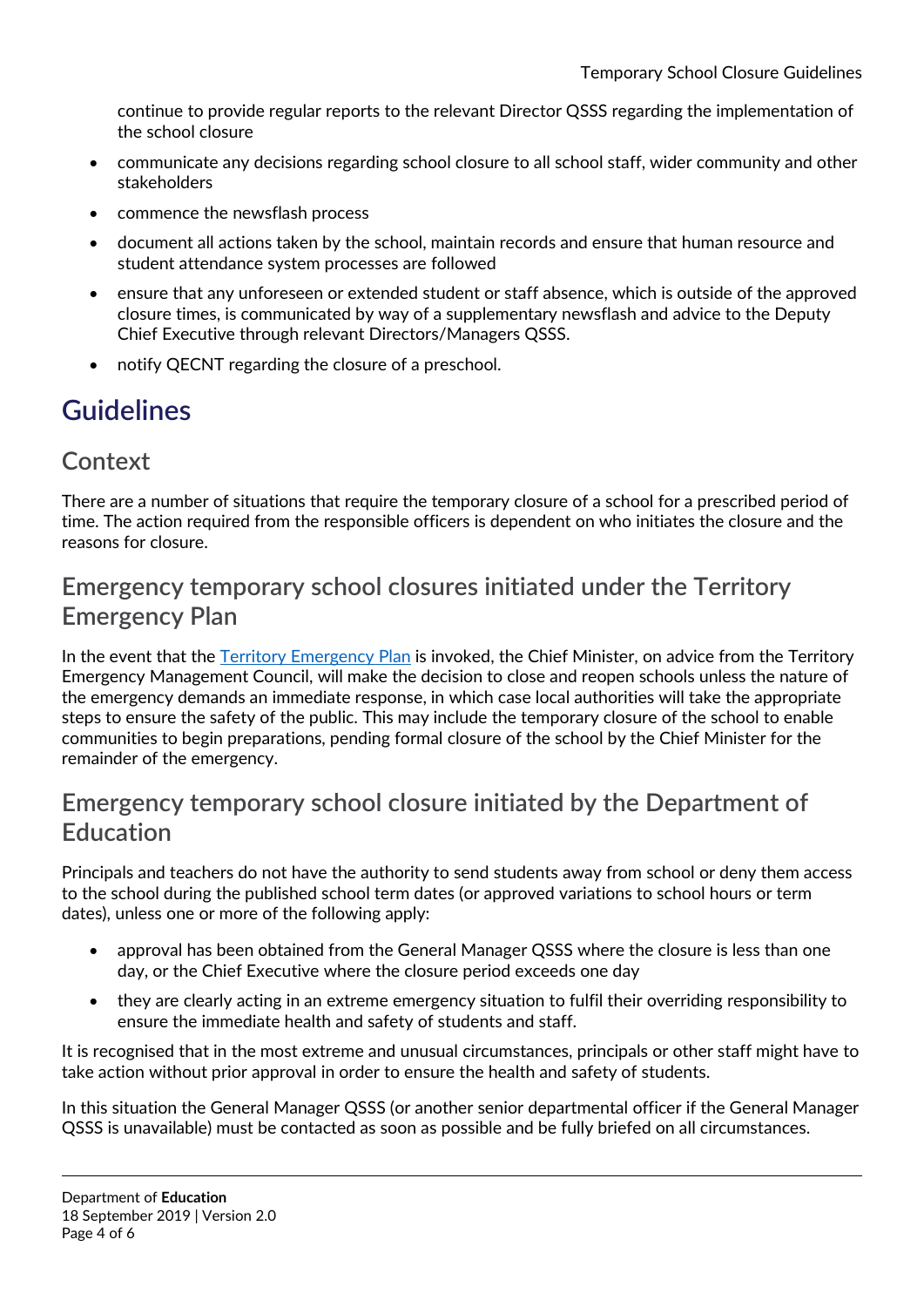## **Temporary closure during periods of Sorry Business**

Following the death of a community member, many Aboriginal communities conduct Sorry Business activities and engage in cultural activities to mark the passing and mourn the loss to the community. Sorry Business is an important event for Indigenous Australians and there are a number of obligations and responsibilities during this time, such as attendance at funerals and events.

Schools must remain open during periods of Sorry Business, unless there are exceptional circumstances where a principal can demonstrate that school closure is necessary. This need must be based on the matters outlined in the [Assessment of impact on school operations during Sorry Business](#page-4-0) section of these guidelines.

## **Community engagement**

Engaging with remote school communities is critical in shaping education delivery throughout the NT. As there is such diversity in the culture and practices between each community, it is essential that schools establish strong community ties with their local communities and adhere to local practices as appropriate.

Community engagement must be tailored to the needs and context of each individual community and principals should adopt the following five strategies when working within their communities:

- make engagement a priority and invest in achieving this
- be proactive in communication with the community
- actively seek, listen and respond to community feedback
- commit to offering meaningful ways that communities can participate in the school including effective participation in school governance bodies
- assist community to become advocates for schooling.

This is an ongoing process which is dependent on the principal and community members establishing a shared understanding and agreement about how best to engage to meet the needs of students.

## <span id="page-4-0"></span>**Assessment of impact on school operations during Sorry Business**

Professional judgment, coupled with strong community liaison, is required to ascertain whether this is the closure of a school is absolutely necessary. Some factors which may contribute to the decision may include:

- staff attendance and alternative staffing arrangements
- requests from the community and whether, to mark respect, it would be culturally appropriate to close facilities.

In most instances, periods of Sorry Business will not necessitate the closure of a school, including where a majority of students are absent due to Sorry Business. Closure shall only be considered where significant staffing or other concerns inhibit the school's ability to operate.

If it is determined that a closure is necessary, principals must adhere to [Emergency temporary school](#page-3-0)  [closure initiated by the Department of Education](#page-3-0) section of these guidelines.